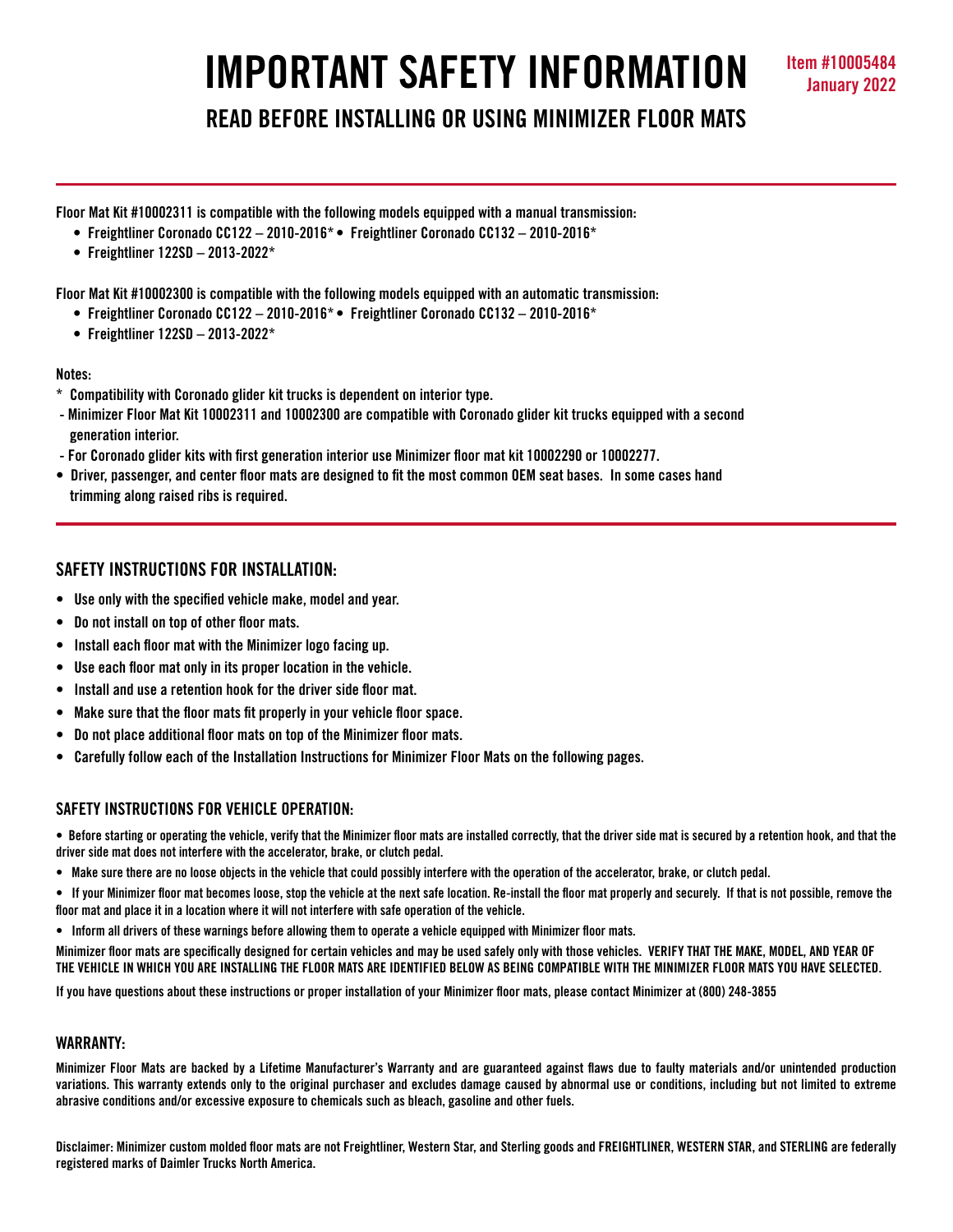**Minimizer floor mats are specifically designed for certain vehicles and may be used safely only with those vehicles. VERIFY THAT THE MAKE, MODEL, AND YEAR OF THE VEHICLE IN WHICH YOU ARE INSTALLING THE FLOOR MATS IS IDENTIFIED ON PAGE 1 AS BEING COMPATIBLE WITH THE MINIMIZER FLOOR MATS YOU HAVE SELECTED.**

# **FREIGHTLINER FLOOR MAT KIT SPECIFICATIONS:**

**Figure 1 - Floor Mat Kit # 10002311**



**• Contents of floor mat kit 10002311 are shown above in Figure 1.**



#### **Figure 2 - Floor Mat Kit # 10002300**

**• Contents of floor mat kit 10002300 are shown above in Figure 2.**

# **INSTALLATION INSTRUCTIONS:**

**1. Remove other floor mats from the vehicle before installing Minimizer floor mats.**

**2. Install the Minimizer floor mats right side up, with the Minimizer logo visible.**

**3. Each Minimizer floor mat is contoured to fit a particular location in the vehicle and may be used safely only in that location.**

**4. The Minimizer floor mat package contains one driver mat, one passenger mat and one center mat.** 

**5. Test fit the center mat in between the seats of the truck. For some cab configurations hand trimming of the center mat is required. Figure 3 shows a diagram of the center mat with provisions for trimming. To trim the floor mat material, use a sharp utility knife. Use the raised ribbed areas shaded in yellow as a knife guide and preserve the raised rib for liquid containment.** 

**• For trucks equipped with a floor mounted thermos holder or cup holder trim away the purple shaded area in Figure 3**

**• In day cab trucks it is common for the DOT roadside emergency kit to be mounted to the floor in between the driver and passenger seats. To accommodate the roadside emergency kit, (if present) the center mat is designed so the rear portion of the center mat can be trimmed off. This portion is shaded red in Figure 3 below.** 

**Figure 3 - Center Mat Trimming Diagram**







**• If the truck is equipped with an air ride driver seat with a rubber skirt around the base, as shown in Figure 5, the blue shaded portion (see Figure 3) of the center mat must be trimmed away for proper fit.**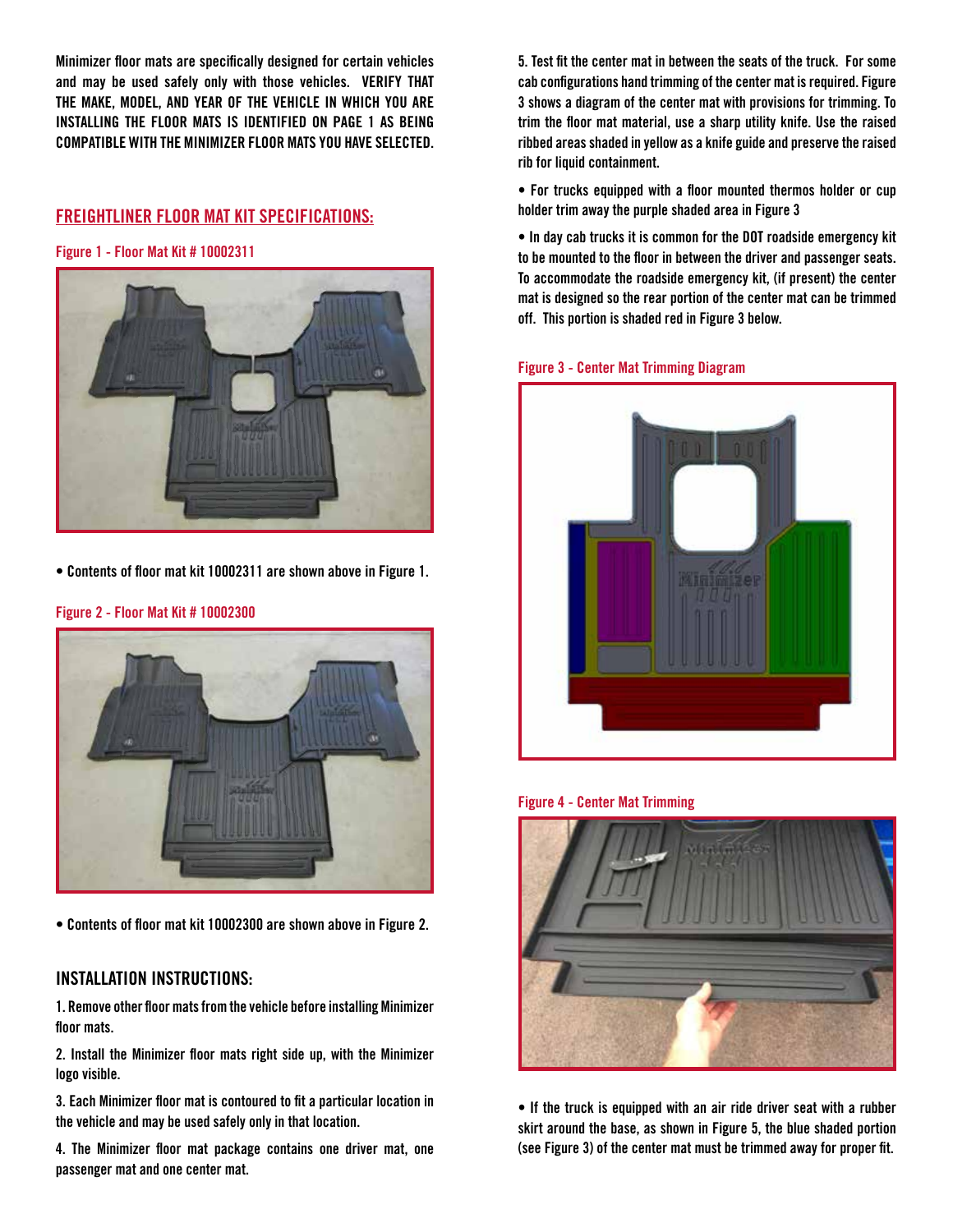**Figure 5 - Driver Seat with Rubber Skirt**



**• If the truck is equipped with a passenger seat with under seat battery storage as shown in Figure 6, the green shaded portion (see Figure 3) of the center mat must be trimmed in order for the center mat to fit.**

**Figure 6 - Passenger Seat with Under Seat Battery Storage**



**6. Test fit the driver mat in the truck. The driver mat is designed to fit underneath the throttle pedal. To install the driver mat, lift up the heel portion of the throttle pedal and slide the front of the floor mat underneath the pedal. Confirm that the mat is pushed all the way forward so it rests against the fire wall.** 

**• In some cases trimming of the driver mat will be required. Figure 7 shows a diagram of the areas that have tall ribs built in to assist with trimming and liquid containment. Use a sharp utility knife to trim the floor mat material. Make sure to preserve the rib for liquid containment.** 

**• If the truck is equipped with an air ride driver seat with a rubber skirt (see Figure 5) the green shaded area of the driver mat must be trimmed away for proper fit.**

**• If there is a fire extinguisher mounted between the driver door and the driver seat the blue shaded area should be trimmed away to clear the fire extinguisher.** 

**Figure 7 - Driver Mat Trimming Diagram**



**• Figure 8 below shows a properly trimmed driver mat installed next to an air ride driver seat with rubber skirt.**

## **Figure 8 - Driver Mat Fit After Trimming**



**7. Inside the package with the installation instructions, locate two black plastic retention hooks as well as a white tube of Primer 94 as shown in Figure 9.** 

#### **Figure 9 - Hook and Primer 94**



**8. Insert one hook through the hole at the right edge of the driver mat as shown in Figure 10. The hook should fit flush with the underside of the driver mat.**